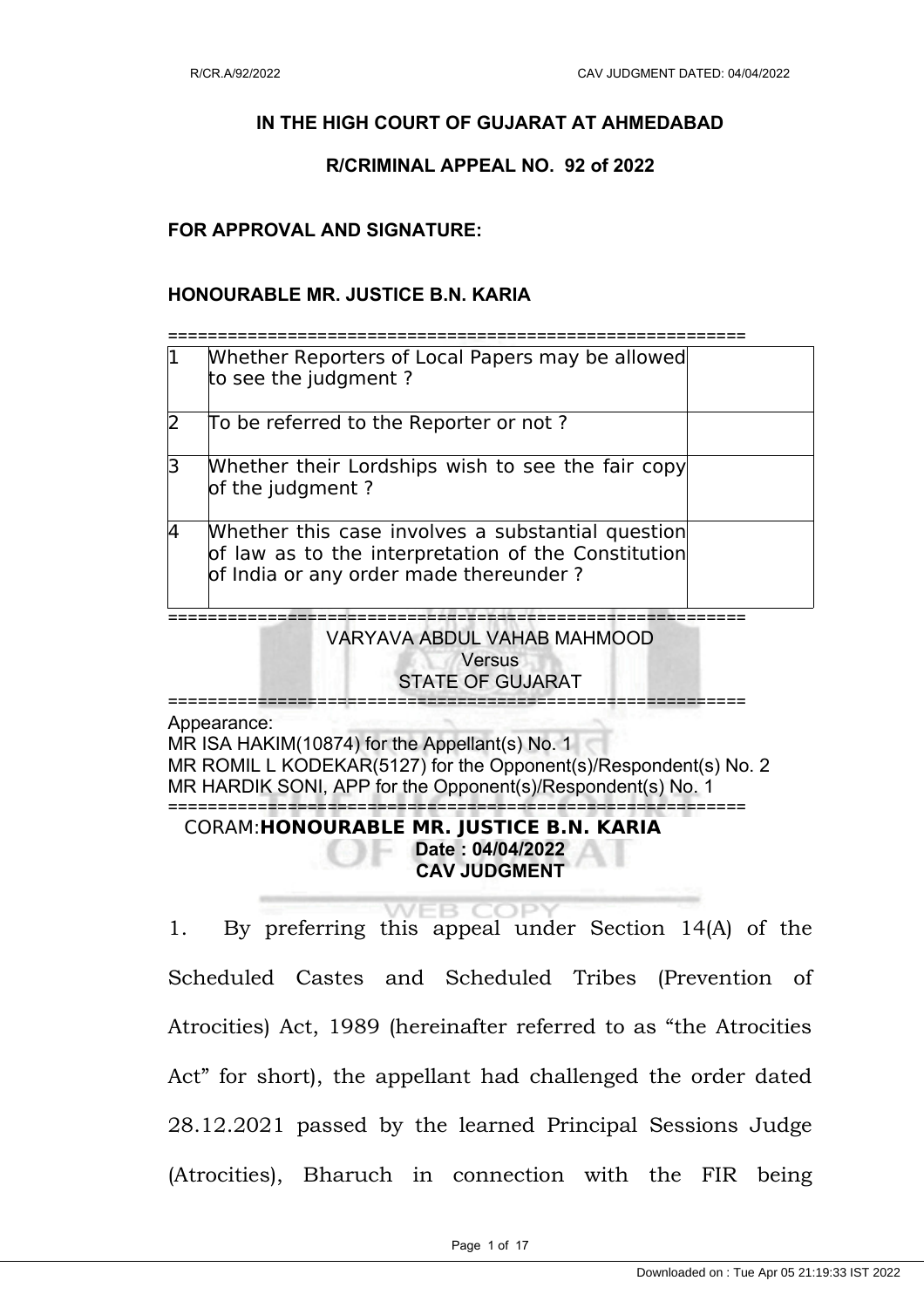C.R.No.11199003211359, dated 15.11.2021 registered with Aamod Police Station, Bharuch.

2. Short facts of the present case are as under:

2.1 An FIR was registered with Aamod Police Station, Bharuch being C.R.No.11199003211359, dated 15.11.2021 on the information given by the respondent no.2 Shri Salman Vasant Patel/Pravinbhai Vasantbhai Vasava for alleged offences punishable under Sections 4 of Freedom of Religion Act and Section 120B, 153(B)(1)(c), 506(2) of the Indian Penal Code (hereinafter referred to as "the IPC" for short). As per the contents of the FIR, before 15 years, two of the accused viz. accused no.1-Shri Shabbirbhai Bakerywala and accused no.2- Shri Samadbhai Bakerywala came to the accused no.3 — Shri Abdul Aziz Patel/Ajitbhai Chagganbhai Vasava and by providing financial assistance, allegedly converted him to Islam and his name was changed from Ajit Chhaganbhai Vasava to Abdul Aziz Patel. It is futehr contended that the said persons have later provided financial aid and allured the accused no.4-Shri Yusuf Jivan Patel/Mahendra Jivan Vasava and accused no.5 — Shri Aiyub Barkat Patel/Raman Barkat Vasava to convert their religion. Thereafter, the accused nos. 3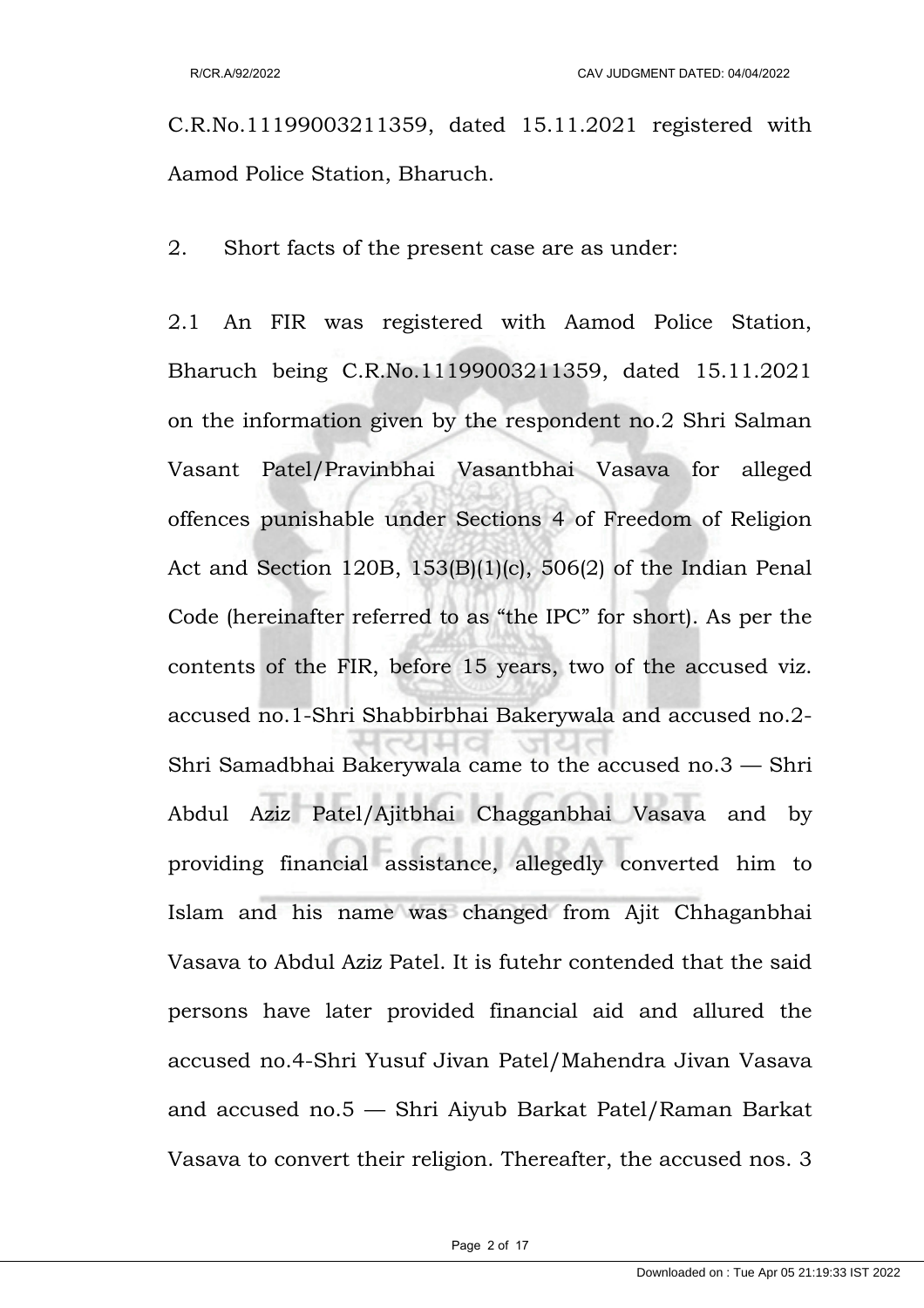to 6, who had already converted their religion, met with the respondent no.2 - informant in the year 2018, and respondent no.2 was also allegedly made to convert his religion to Islam and his name was changed to Patel Salman Vasantbhai and Aadhar Card for the said name was also got to be issued. As per the contents of the FIR, the appellants, on receiving financial aid and assistance from other accused, have converted around 37 Hindu families and 100 Hindus by providing them financial assistance and have also converted a house constructed with funds from Government to a place of worship — Ibadatgaah. It is further contended in the FIR that for the said purpose of conversion, the accused used to make statements hurting the sentiments of Hindus. It is further contended in the FIR that in the said process, around 15 persons have been converted. Thereafter, since the respondent no.2 — informant and the other persons wanted to revert to Hinduism, they were being threatened with dire consequences and not to do the same and on 26.10.2021 also such threat was given. Therefore, as per the contents of the FIR filed by the respondent no.2, his life was in danger. Hence, the FIR being C.R. No. 11199003211359 dated 15/11/2021 was registered with Aamod Police Station, Bharuch.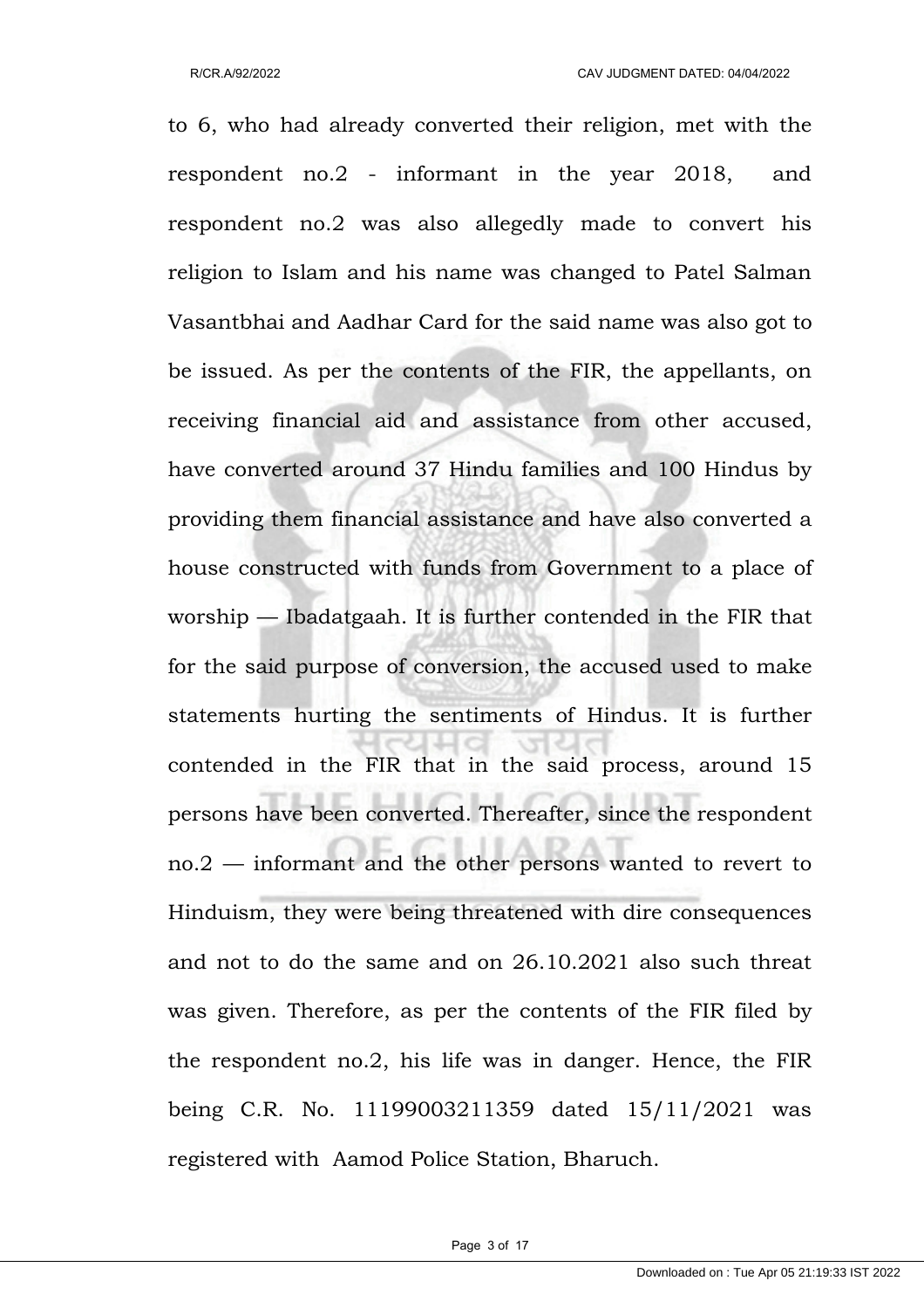R/CR.A/92/2022 CAV JUDGMENT DATED: 04/04/2022

2.2 Subsequently, the Investigating Officer filed a report seeking to add Sections 466, 467, 468 and 471 of the IPC and Section 3(2)(5-A) of the Atrocities Act. The present appellant preferred bail application being Criminal Misc. Application No.1049/2021 filed by the accused nos.3 to 6 which was transferred to the Special Court as offences under the Atrocities Act were invoked. The said bail application came to be rejected by order dated 10.12.2021 in view of the affidavit filed by the Investigating Officer dated 09.12.2021, wherein it was stated that investigation is in progress and since many accused named in the FIR and additional accused named in the affidavit were absconding, the same would prejudice the investigation. Subsequently, on 16.12.2021, the offences under Section 4A of the Freedom of Religion Act and 84C of the Information Technology Act, 2002 are added in the FIR. In An affidavit has been filed by the Investigating Officer against the accused nos.3 to 6 declaring that the appellant and other such Maulvis were absconding, and they need to be arrested/interrogated. The appellant filed one anticipatory bail application on 16.12.2021. Another four accused named in the FIR were not arrested and preferred a quashing petition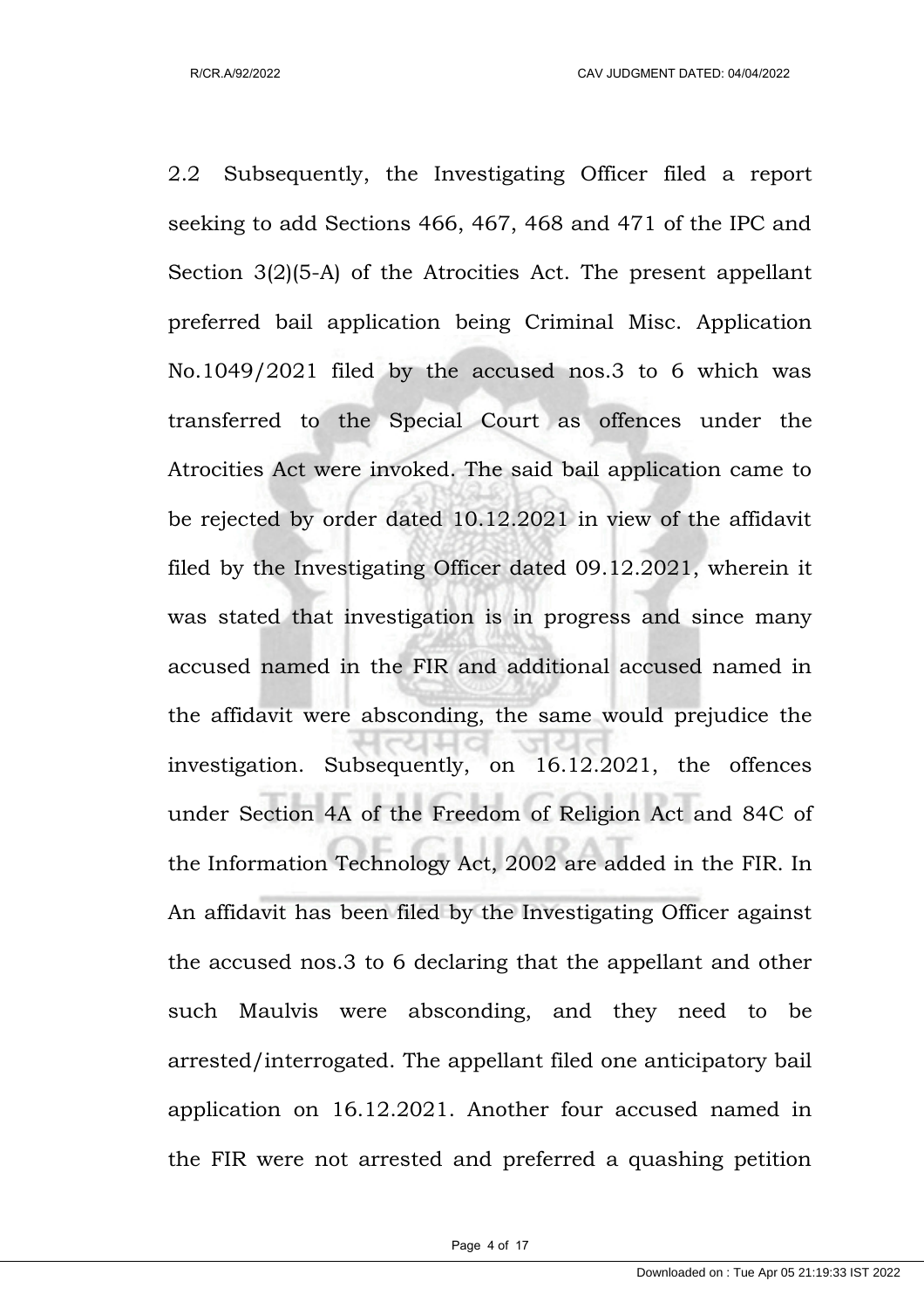before this Court being Criminal Misc. Application No.22422 of 2021. By order dated 21.12.2021, this Court was pleased to issue notice in the said petition and has sought information from the State regarding previous sanction under Section 6 of the Freedom of Religion Act. The Investigating Officer filed his affidavit dated 24.12.2021, *inter alia*, declaring that the appellant had facilitated financial assistance to the convertees and given religious sermons/takrirs demeaning Hindu religion. The Special Court, by impugned order dated 28.12.2021, rejected the anticipatory bail application preferred by the present appellant.

2.3 Being aggrieved and dissatisfied with the impugned order dated 28.12.2021 passed by the Special Court, the present appeal is preferred by the present appellant under Section 14A of the Atrocities Act for anticipatory bail under Section 438 of **WEB COPY** Cr.P.C.

3. Heard learned advocate for the appellant, learned advocate for the respondent no.2 as well as learned APP for the respondent – State.

4. Learned advocate for the appellant has submitted in his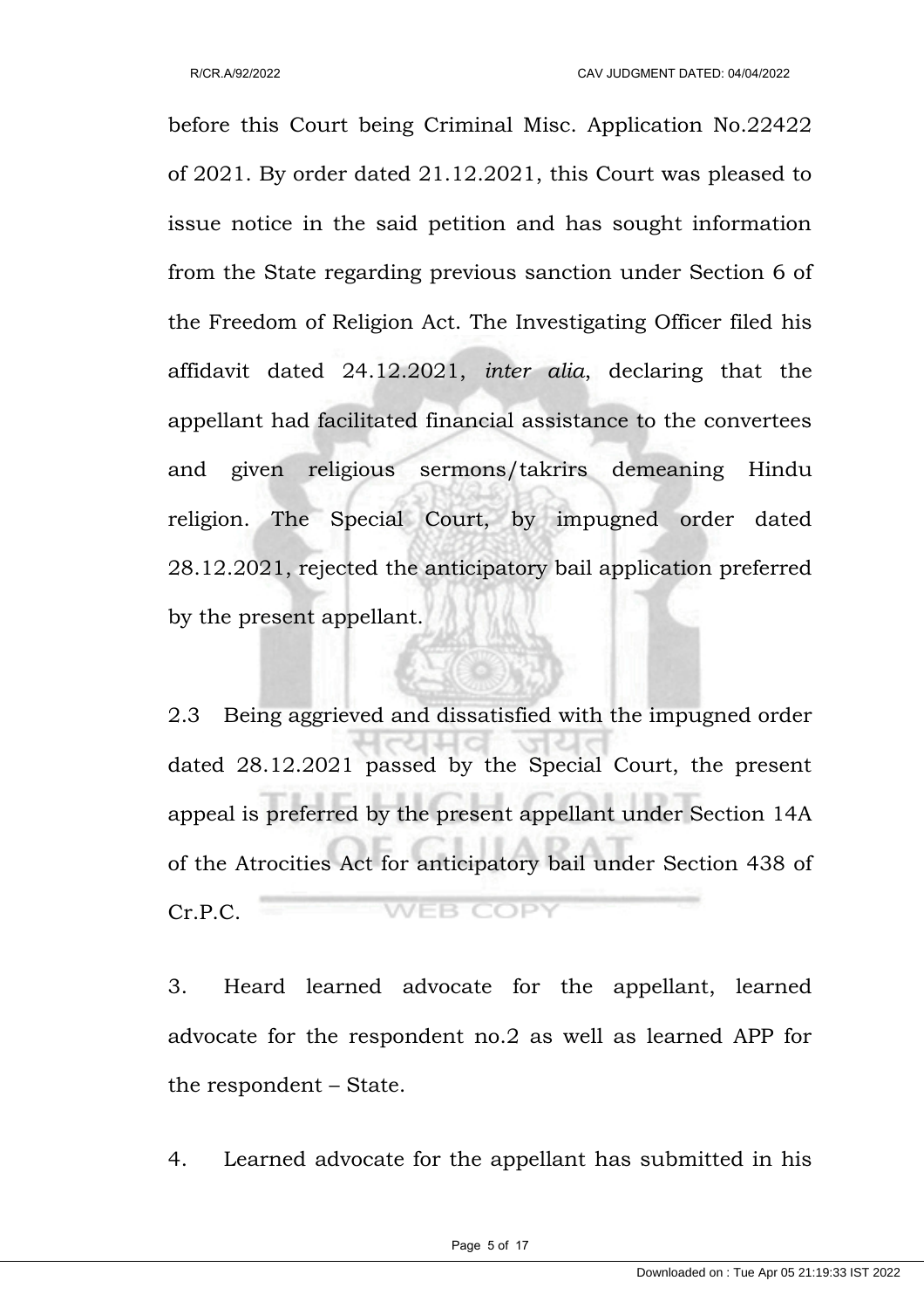arguments that alleged offence was committed before 15 years and two accused persons viz. (1) Shri Shabbirbhai Bakerywala and (2) Shri Samadbhai Bakeryawala came to accused no.3 - Shri Abdul Aziz Patel/Ajitbhai Chagganbhai Vasava and by providing financial assistance, allegedly converted him to Islam and his name was changed from Ajit Chhaganbhai Vasava to Abdul Aziz Patel. It is further submitted that the names of other accused nos.3 to 6, who had already converted their religion long back, met with respondent no.2-informant in the year 2018 and respondent no.2 was also allegedly made to convert his religion to Islam and his name was changed to Patel Salman Vasantbhai and Aadhar Card for the said name was also got to be issued. It is alleged in the complaint that the appellant, on receiving financial aid and assistance from other accused, has converted around 37 Hindu families and 100 Hindus by providing them financial assistance and has also converted a house constructed with funds from the Government to a place of worship – Ibadatgaah. It is further submitted that the name of the present appellant was not shown in the FIR by the respondent no.2, however, during the course of investigation, insinuations were made against the appellant and several other Muslim religious leaders/scholars,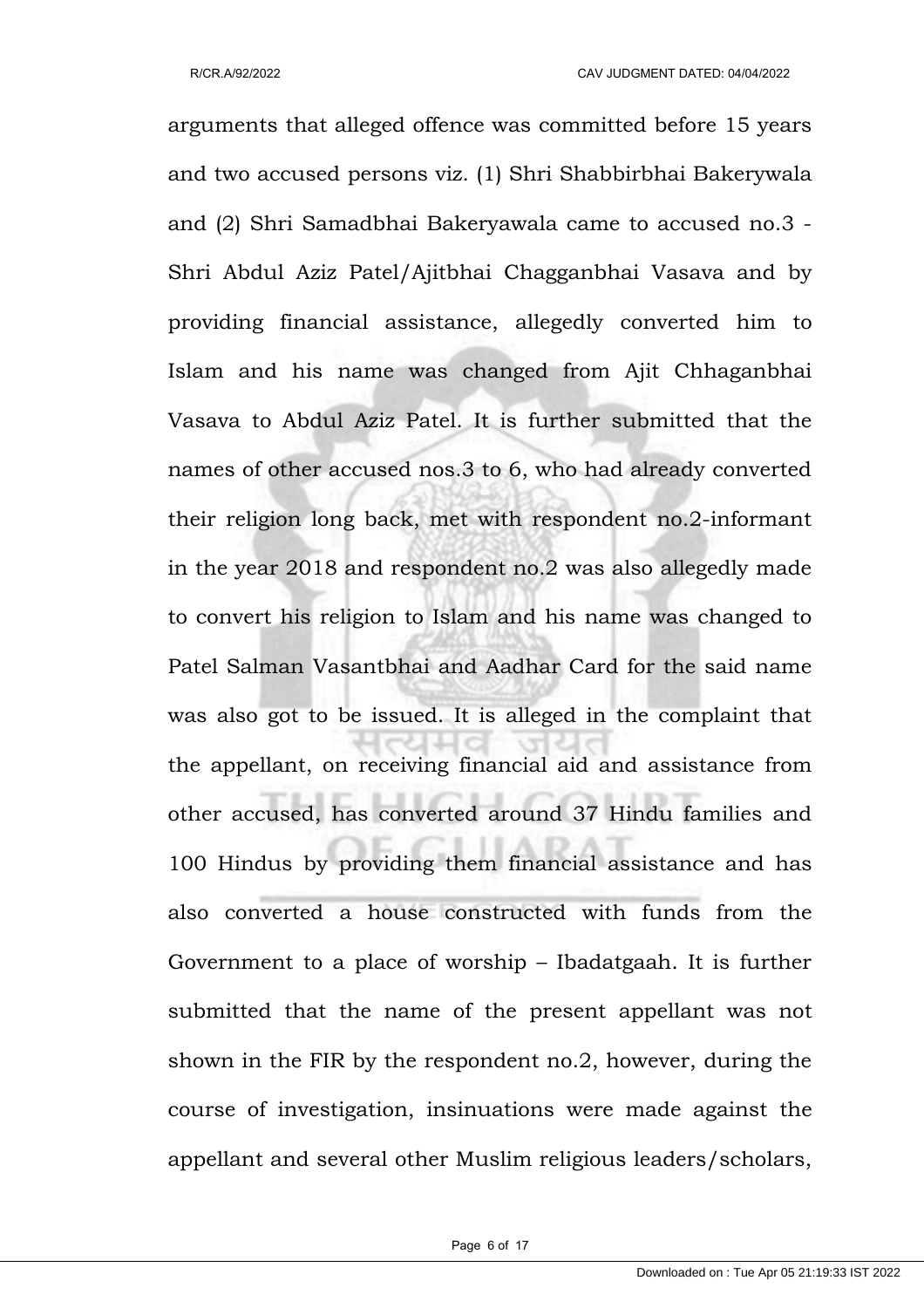clerics, etc. That while opposing the bail applications of accused nos.3 to 6, the Investigating Officer filed an affidavit dated 09.12.2021 declaring that the appellant and other such Maulvis were absconding and they need to be arrested/interrogated. It is further submitted that no specific allegations were made against the appellant. That the appellant has received phone calls and several times, has extended cooperation to the investigation. It is further submitted that the other accused persons, who are named in the impugned FIR, have preferred quashing petition before this Court, wherein notice was issued to the State. It is further submitted that no previous sanction was obtained under Section 6 of the Freedom of Religion Act by the prosecution. That allegations made by the Investigating Officer in his affidavit that the appellant had facilitated financial assistance to the convertees and given religious sermons/takrirs demeaning Hindu religion, are completely false and bogus. It is further submitted that no prosecution can be initiated except with the previous sanction of the District Magistrate. It is further submitted that under Section 3A of the Freedom of Religion Act, FIR can be filed by the aggrieved person or persons related to him by blood. It is further submitted that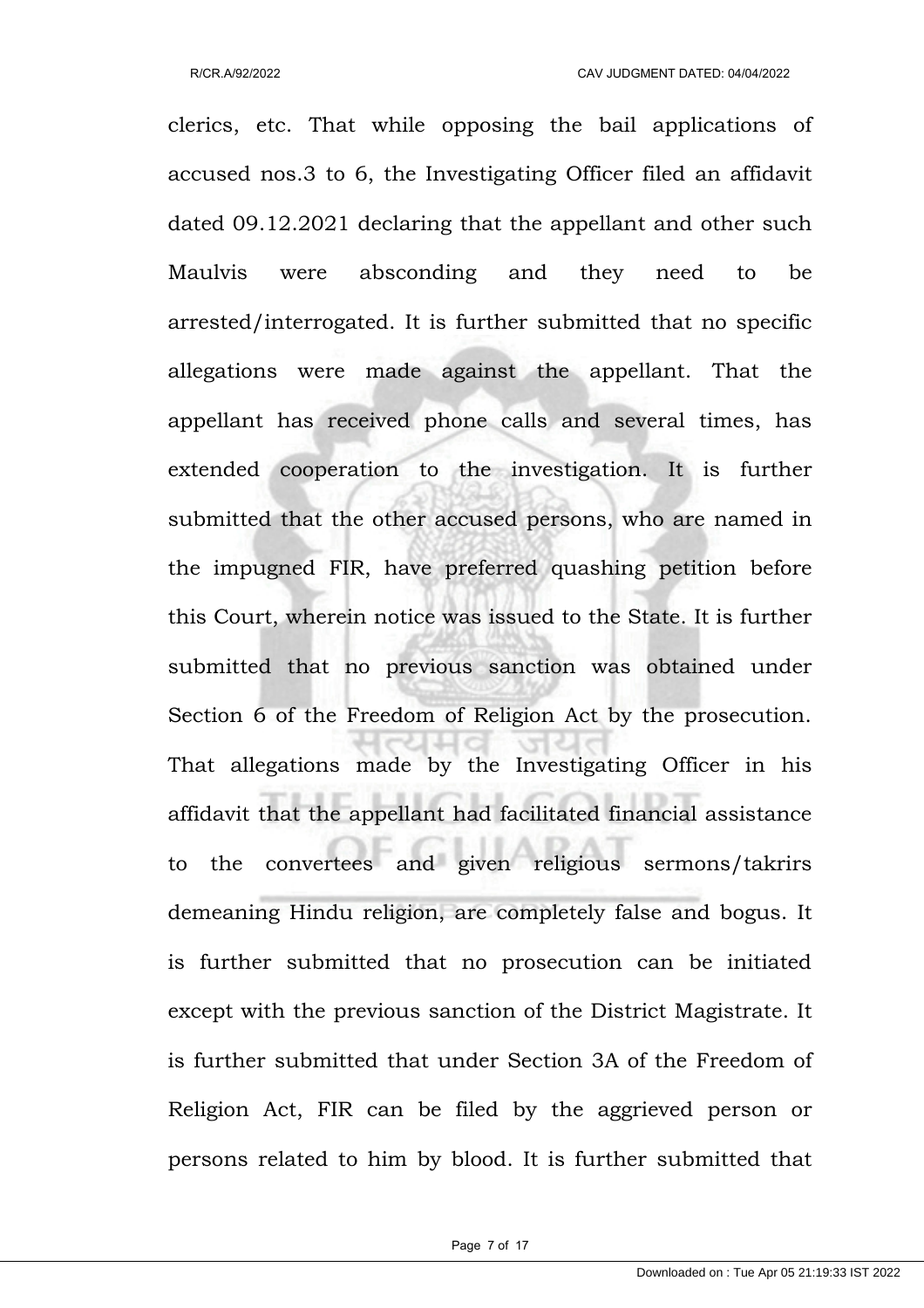respondent no.2 is not an aggrieved person and he has not the appellant as an accused in the FIR. It is further submitted that the appellant is made as an accused by the Investigating Officer without any complaint made by the respondent no.2, and therefore, he cannot be prosecuted for the allegations in the FIR as the same is violative of the mandate of Section 3A of the Freedom of Religion Act. It is further submitted that the Special Court has committed an error in not granting anticipatory bail as the appellant is roped in the present FIR, even though he has no connection with the conversions of the accused or the informant and has been residing in Samrod since 2017. It is further submitted that the appellant is an Islamic scholar and he is given sermons across the country exercising his fundamental right to speech and expression. It is further submitted that respondent no.2 himself has voluntarily converted to Islam by way of his own affidavit in the year 2018 and thereafter, applied before the Gujarat Government to change his name from Vasava Pravinbhai Vasantbhai to Patel Salman Vasantbhai and the same was published in gazette. It is further submitted that respondent no.2 himself has converted his religion and no one has forcefully insisted him to convert his religion as the same is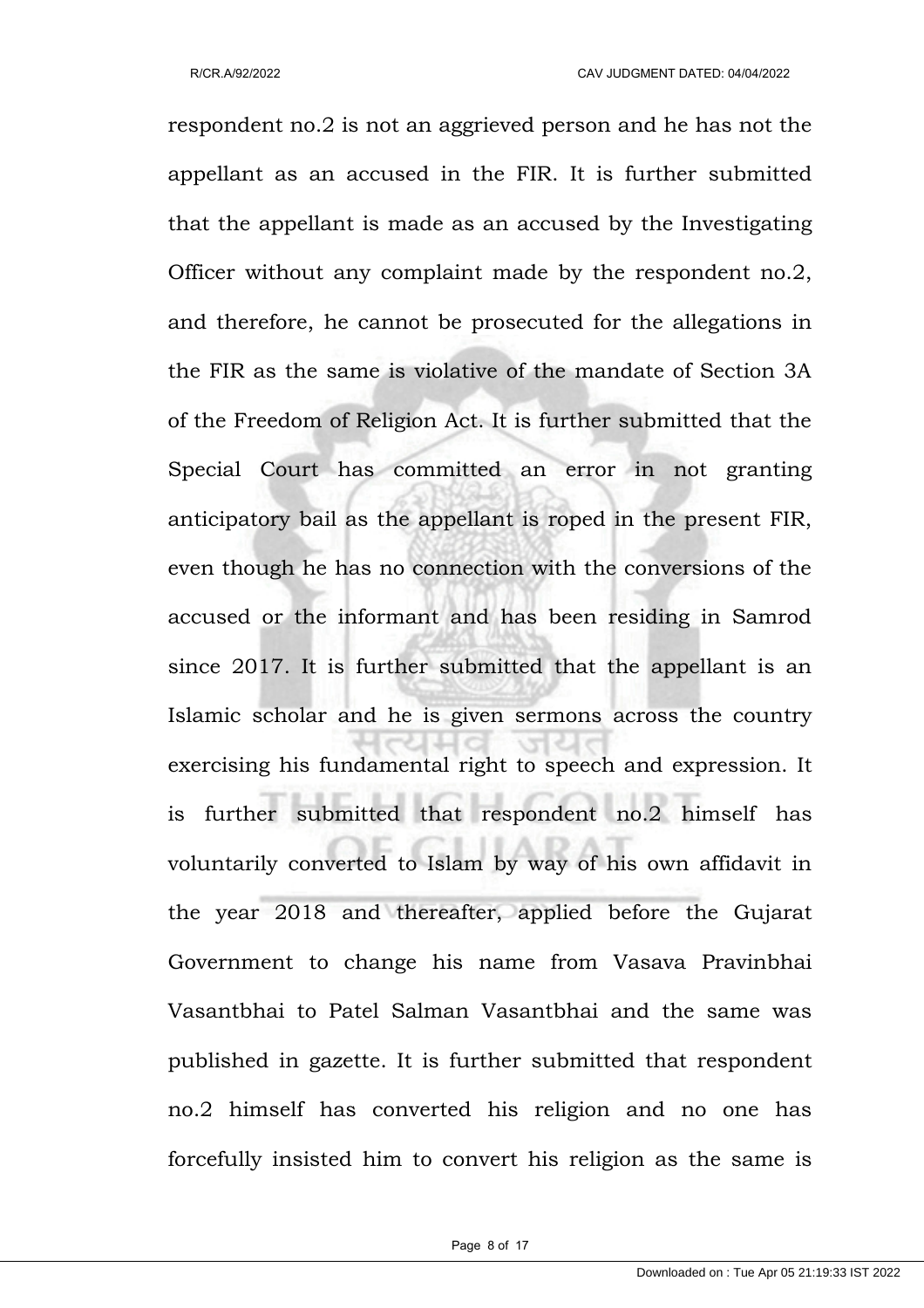declared on oath in the year 2018. It is further submitted that the allegations made in the FIR are baseless and an afterthought and the FIR has been filed after passing of 15 years with gross unexplained delay. It is further submitted that the offences under the Atrocities Act are not applicable to the accused at all. It is further submitted that in the impugned FIR, allegations of threat to life were made specifically against accused nos.3, 5 and 9 without any general statement/allegation associating any other person. It is further submitted that the offences with respect to the forgery of Aadhar Cards are also made against accused named in the impugned FIR. It is further submitted that the offences as alleged against the appellant are not even *prima facie* made out and therefore, there is no bar and/or legal impediment in granting anticipatory bail to the appellant. In support of his arguments, the appellant has relied upon the judgment in the case of **Sushila Aggarwal and others Vs. State (NCT OF Delhi) and another** reported in **(2020) 5 SCC 1**. Hence, it is requested by learned advocate for the appellant to allow this appeal.

5. From the other side, learned APP for the respondent-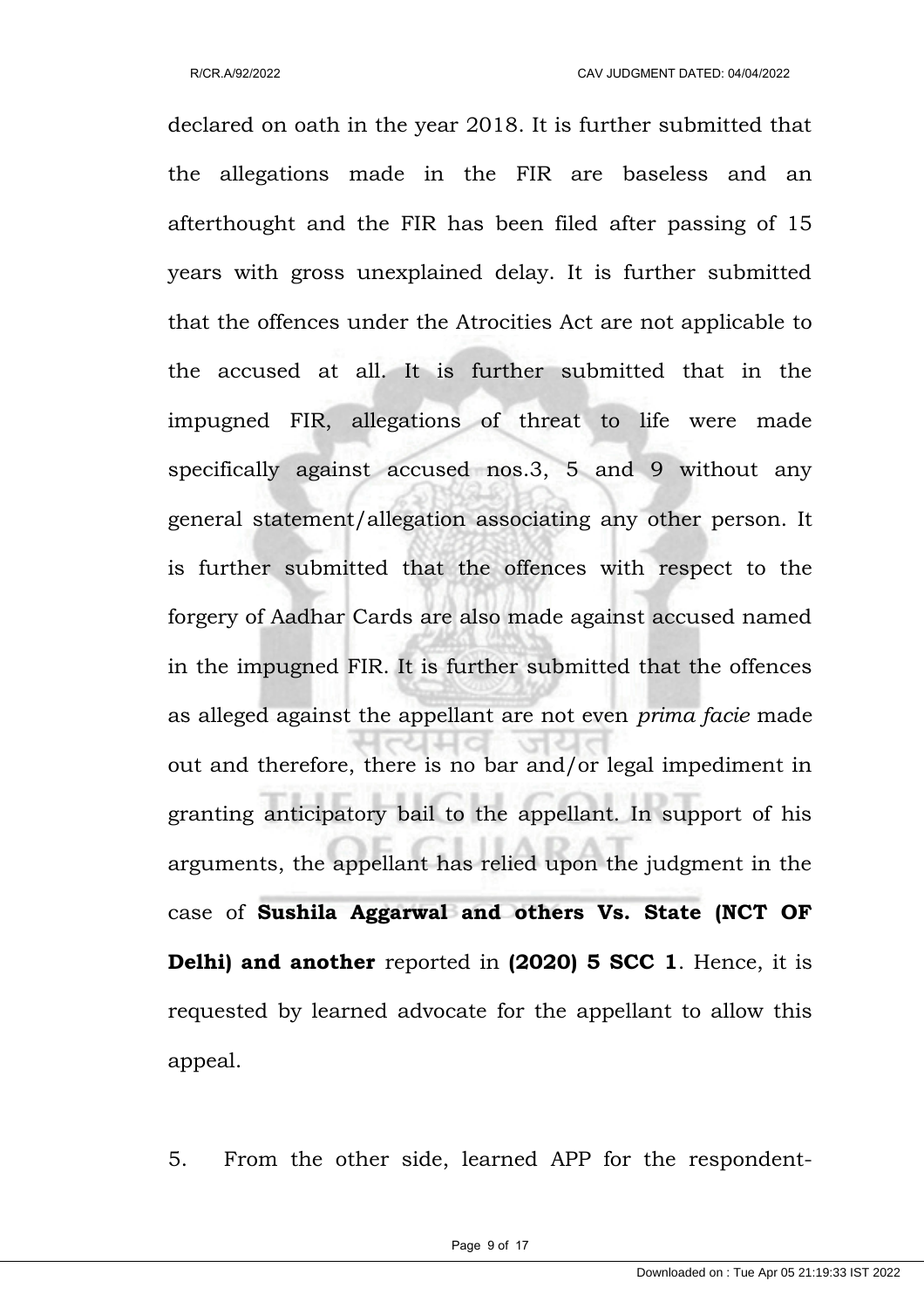State as well as learned advocate for the respondent no.2 have vehemently opposed the submissions made by learned advocate for the appellant and submitted that the appellant is *prima facie* involved in the offence punishable under Sections 4, 4C and 5 of the Freedom of Religion At and Sections 120(B), 153(B)(1)(C), 153(A)(1), 295(A), 506(2), 466, 467 and 468 and 471 of the Indian Penal Code and Section 3(2)(5-A) of the Atrocities Act and Section 84C of the Information Technology Act, 2000. It is further submitted that the accused persons have been arrested by the Investigating Officer and the present appellant is connected with each other through whatsapp conversions. It is further submitted that the present appellant is serving as Maulvi at Maddrasa, Palsana and is actively involved in the conspiracy with other co-accused persons to convert a person from particular religion into another religion by hurting feelings of a particular religion. It is further submitted that the cash amount was distributed by the present appellant. It is further submitted that during the course of investigation, it was found by the Investigating Officer that in a criminal conspiracy, the appellant has played active role in commission of the offence. It is further submitted that for conversion of the particular community people to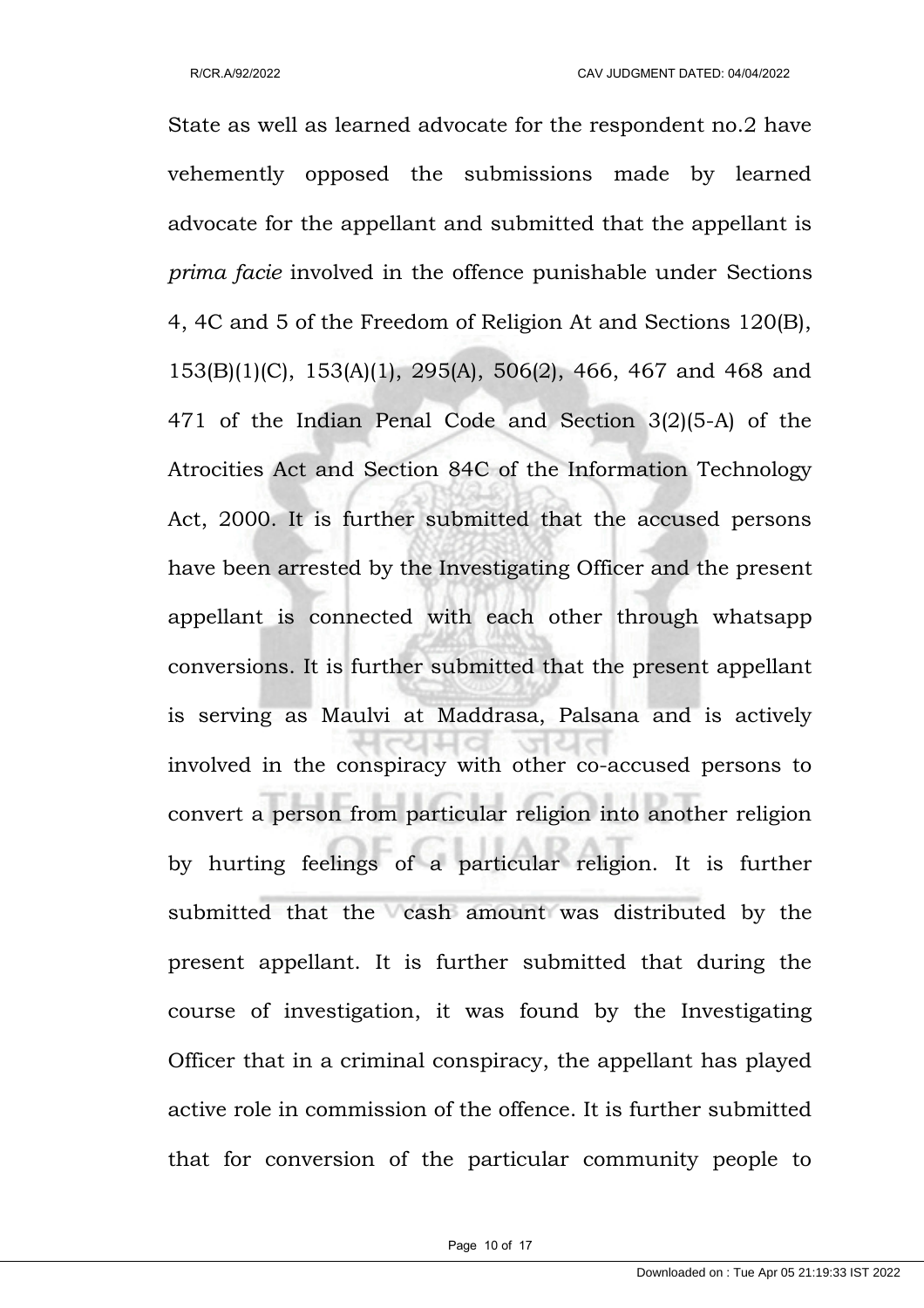another community, the appellant has provided financial aid. It is further submitted that for further investigation, presence of the appellant is required by the prosecution and the presence of the appellant is not found easily by the prosecution. It is further submitted that four children of the particular community were studying in a Madrasa by the present appellant. It is further submitted that as per the statement of the witnesses recorded under Section 164 of the Cr.P.C., procedure is going on. The appellant is prima facie clearly involved in the offence and his custodial interrogation is required by the Investigating Officer. Learned APP for the respondent – State has further referred the statements of Rajubhai @ Anil Dahyabhai Solanki, Dharmeshbhai Chhitubhai Vasava, Vijaybhai Dhirajbhai Vasava, Udesangbhai Jesangbhai Vasava, Mukeshbhai Dilipbhai Vasava and Rohitbhai Rameshbhai Vasava and others, submitting that from all the statements of the witnesses recorded during the investigation, involvement of the present appellant is strongly established by the prosecution. Considering the seriousness of the offence as issue is affected at large with number of particular community, it is requested by learned APP for the respondent – State as well as learned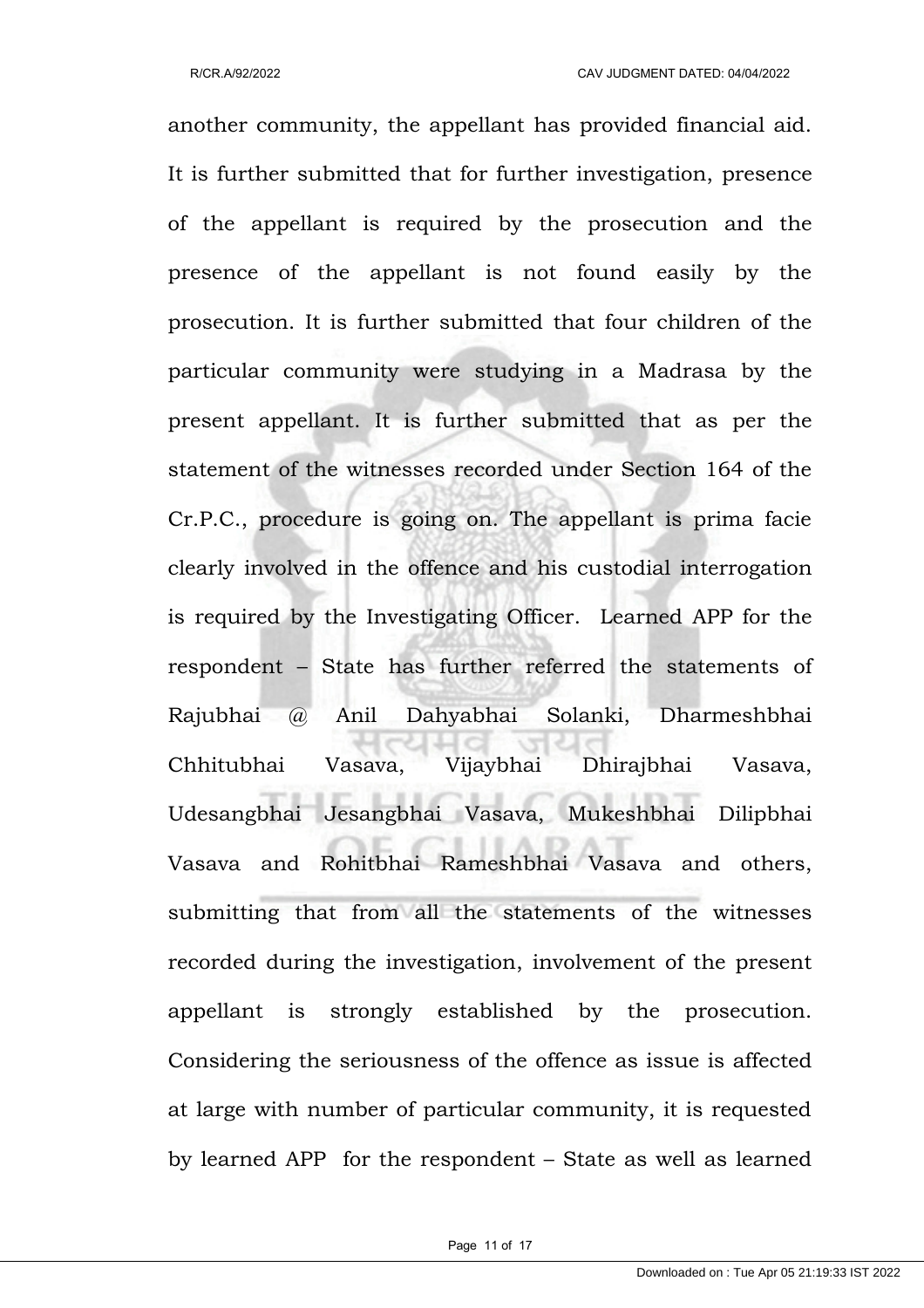advocate for the respondent no.2 to dismiss this appeal.

6. In the case of **Sushila Aggarwal and others Vs. State (NCT OF Delhi) and another (supra),** the Hon'ble Supreme Court has observed as under:

> *"At this stage, it would be essential to clear the air on the observations made in some of the later cases about whether Section 438 is an essential element of Article 21. Some judgments, notably Ram Kishna Balothia, (1995) 3 SCC 221 and Jai Prakash Singh, (2012) 4 SCC 379 held that the provision for anticipatory bail is not an essential ingredient of Article 21, particularly in the context of imposition of limitations on the discretion of the courts while granting anticipatory bail, either limiting the relief in point of time, or some other restriction in respect of the nature of the offence, or the happening of an event. Such obsevations are contrary to the broad terms of the power declared by the Constitution Bench in Sibbia case. The larger Bench had specifically held that an "overgenerious infusion of constraints and conditions which are not to be found in Section 438 can make its provisions constitutionally vulnerable since the right to personal freedom cannot be made to depend on compliance with unreasonable restrictions.(Para 54)"*

> *"The reason for enactment of Section 438 CrPC was parliamentary acceptance of the crucial underpinning of personal liberty in a free and democratic country. Parliament wished to foster respect for personal liberty*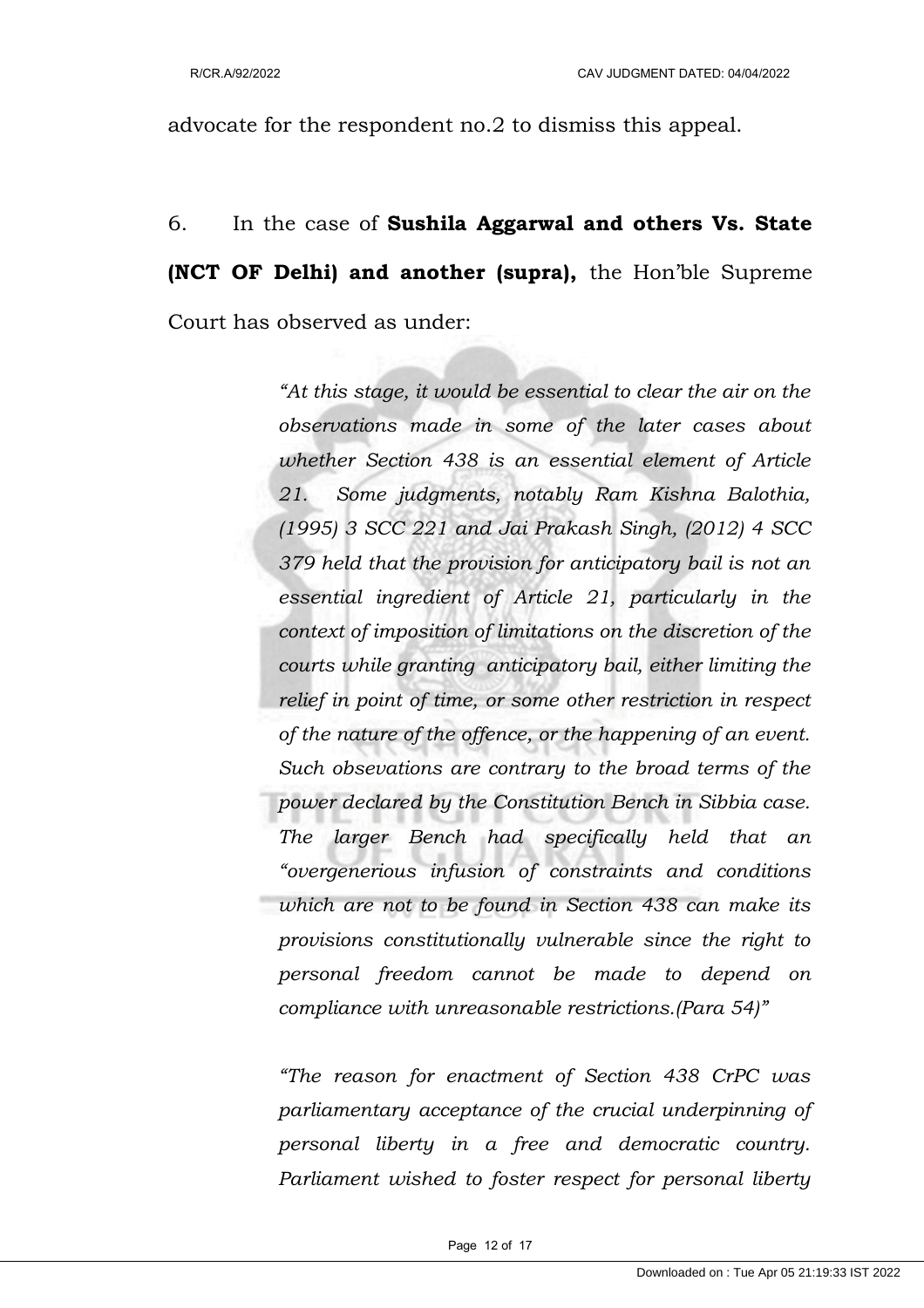*and accord primacy to a fundamental tenet of criminal jurisprudence, that everyone is presumed to be innocent till he or she is found guilty. Life and liberty are the cherished attributes of every individual. The urge for freedom is natural to each human being. Section 438 is procedural provision concerned with the personal liberty of each individual, who is entitled to the benefit of the presumption of innocence. As denial of bail amounts to deprivation of personal liberty, the court should lean against the imposition of unnecessary restrictions on the scope of Section 438, especially when not imposed by the legislature. (Para 56)"* 

## *"Application for anticipatory bail:*

*Consistent with the judgment in Gurbaksh Singh Sibbia, (1980) 2 SCC 565, when a person complains of apprehension of arrest and approaches for order, the application should be based on concrete facts (and not vague or general allegations) relatable to one or other specific offence. The application seeking anticipatory bail should contain bare essential facts relating to the offence, and why the applicant reasonably apprehends arrest, as well as his side of the story. These are essential for the corut which should consider his application, to evaluate the threat or apprehension, its gravity or seriousness and the appropriateness of any condition that may have to be imposed. It is not essential that an application should be moved only after an FIR is filed; it can be moved earlier, so long as the facts are clear and there is reasonable basis for apprehending arrest. (Paras 92.1 and 85.1)"*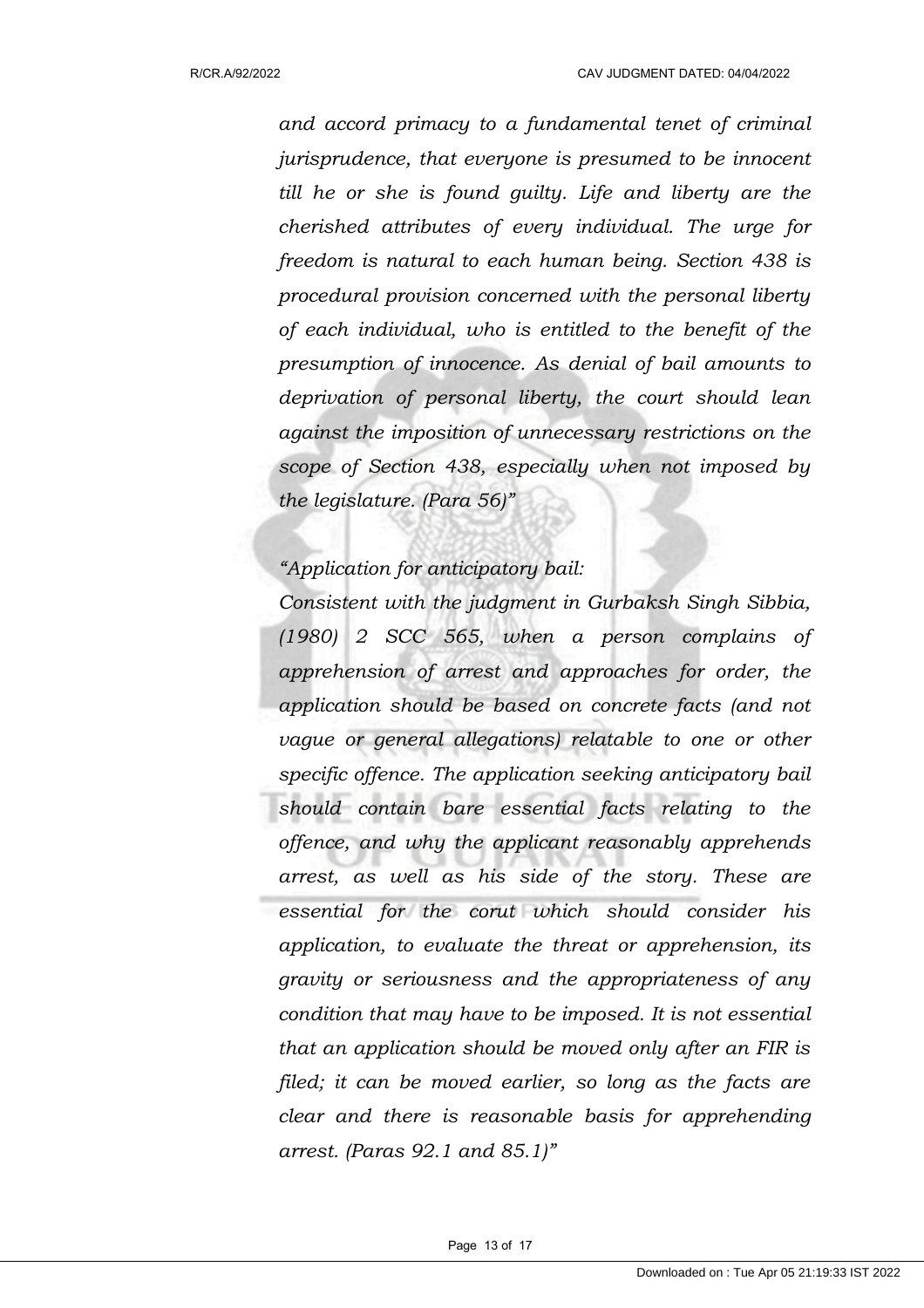7. Whether to grant anticipatory bail or not is a matter of discretion; equally whether and if so, what kind of special conditions are to be imposed (or not imposed) are dependent on facts of the case, and subject to the discretion of the Court. Further, anticipatory bail would depend on the conduct and behaviour of the accused, continue after filing of the chargesheet till end of trial and order of anticipatory bail does not in any matter limit or restrict the rights or duties of the police or investigating agency, to investigate into the charges against the person who seeks and is granted pre-arrest bail.

8. From the record produced before this Court, involvement of the present appellant, this Court is not inclined to accept the prayer of the appellant to enlarge the appellant on bail or to exercise the discretion wasted with the Court, and therefore, the judgment relied upon by the appellant would not apply in the facts of the present case.

9. Having heard learned advocates for the respective parties as well as learned APP for the respondent – State, it appears that the appellant has filed this appeal seeking anticipatory bail in connection with the FIR being C.R.No.11199003211359 dated 15.11.2021 registered with Aamod Police Station,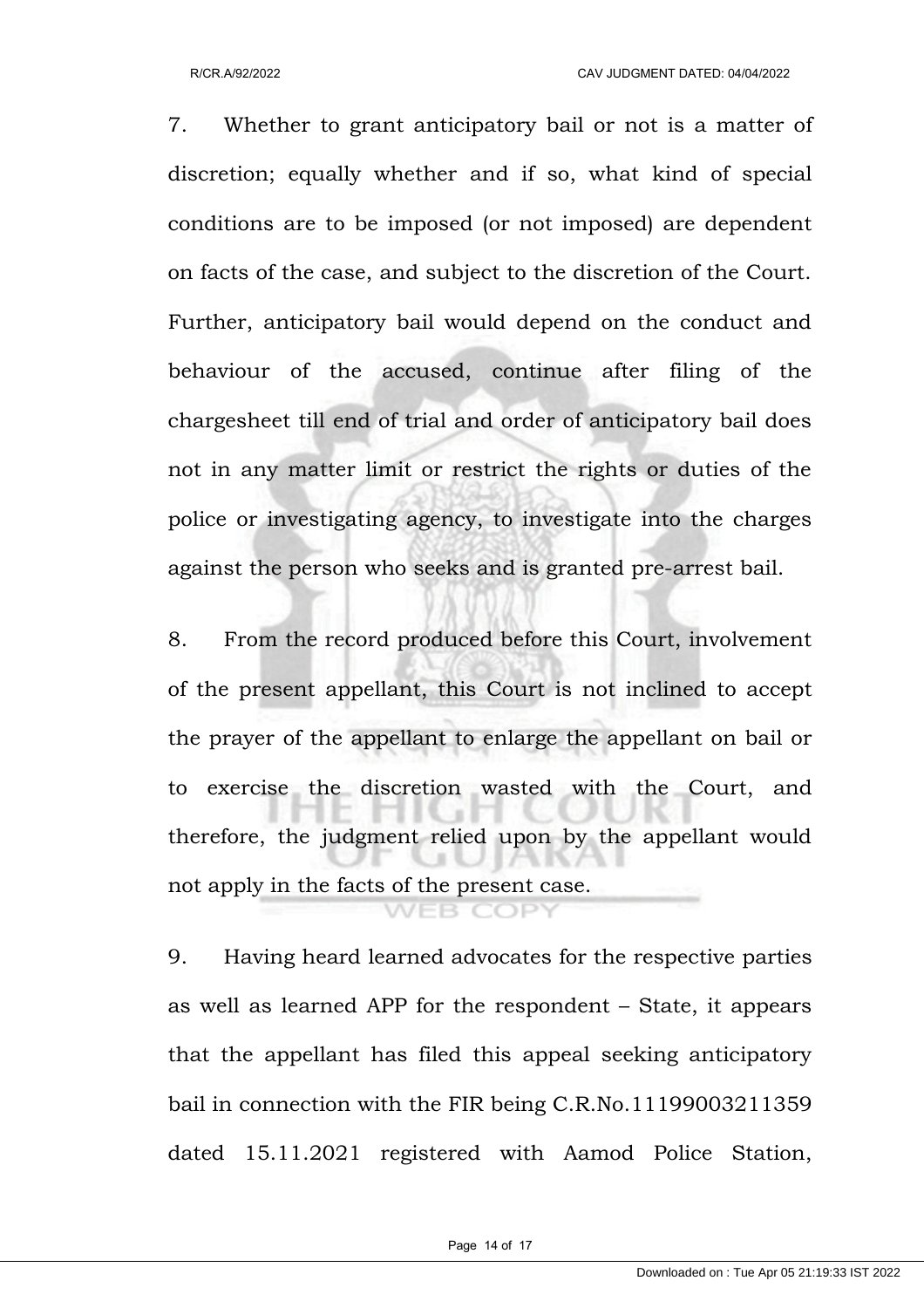Bharuch for the alleged offences punishable under Sections 4, 4C and 5 of the Freedom of Religion At and Sections 120(B), 153(B)(1)(C), 153(A)(1), 295(A), 506(2), 466, 467 and 468 and 471 of the Indian Penal Code and Section 3(2)(5-A) of the Atrocities Act and Section 84C of the Information Technology Act, 2000. If we refer Section 3 of the Gujarat Freedom of Religion Act, 2003, it provides that no person shall convert or attempt to convert, either directly or otherwise, any person from one religion to another by use of force or by allurement or by any fraudulent means nor shall any person abet such conversion. By amendment Section 3 of the Gujarat 22 of 2003, the words "*or by any fraudulent means or by any fraudulent means or by marriage or by getting a person married or by aiding a person to get married nor*" are substituted. Now considering Section 3 of the Act, if we refer the statements of witnesses recorded by the Investigating Officer during the course of investigation, it appears that the present appellant and other co-accused persons have provided air-cooler, water cooler, lories, chatai for namaj and other articles. It further appears that allurement was also made by the accused persons including the present appellant by providing rationing, dresses, medicines and cash amount. It further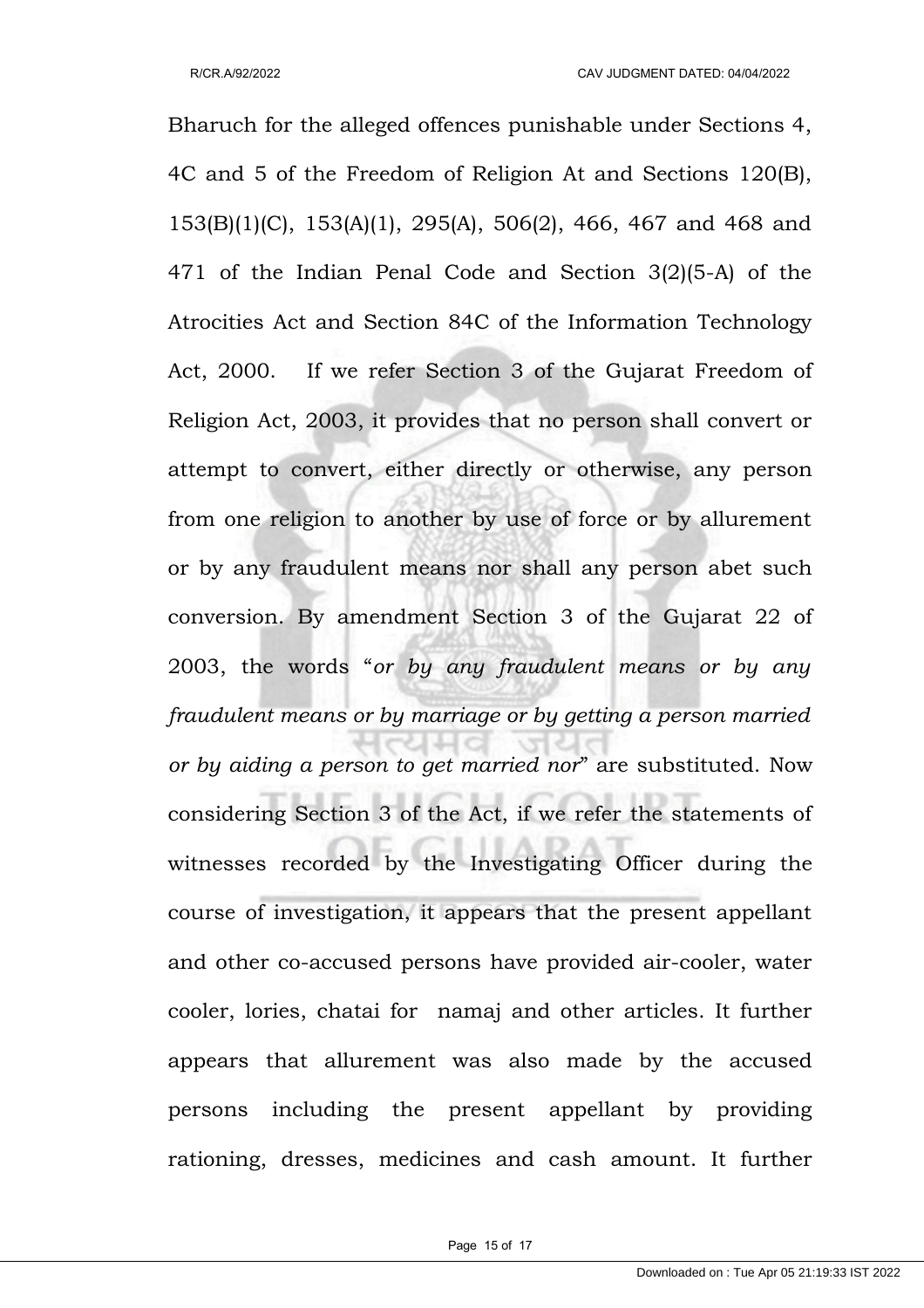appears from the statement of these witnesses that Aadhar Card was also prepared, of the persons converted from one religion to another religion with the help of Mr.Bilal, resident of Surat. Amod, Molvi Yusuf Vali Hasan and Molvi Sajidbhai were convincing the persons of one religion to another religion as well as they were also provided medical help. Further, it appears from the statements of these witnesses that Ajij Chhagan, Jitu Puna, Raman Barkat and Mahendra Jivan have also created whatsapp group of the community and through video, speech, chatting, they were hurting feelings of one particular community. As per their statements, numbers of persons from one religion were converted to another religion by providing cash amount and other articles of their requirements. Accused persons were threatening them to follow their religion against their desire, etc. Further, it appears from the investigation papers that the present appellant had also provided certain articles as water cooler, freeze, chattai for namaj and cash amount to the persons converted from one religion to another religion and addition to provide free education. Further, it appears that the appellant was in contact with one Abdul Ajij, who also provided specific articles to the persons of one religion at Nadiad. The appellant